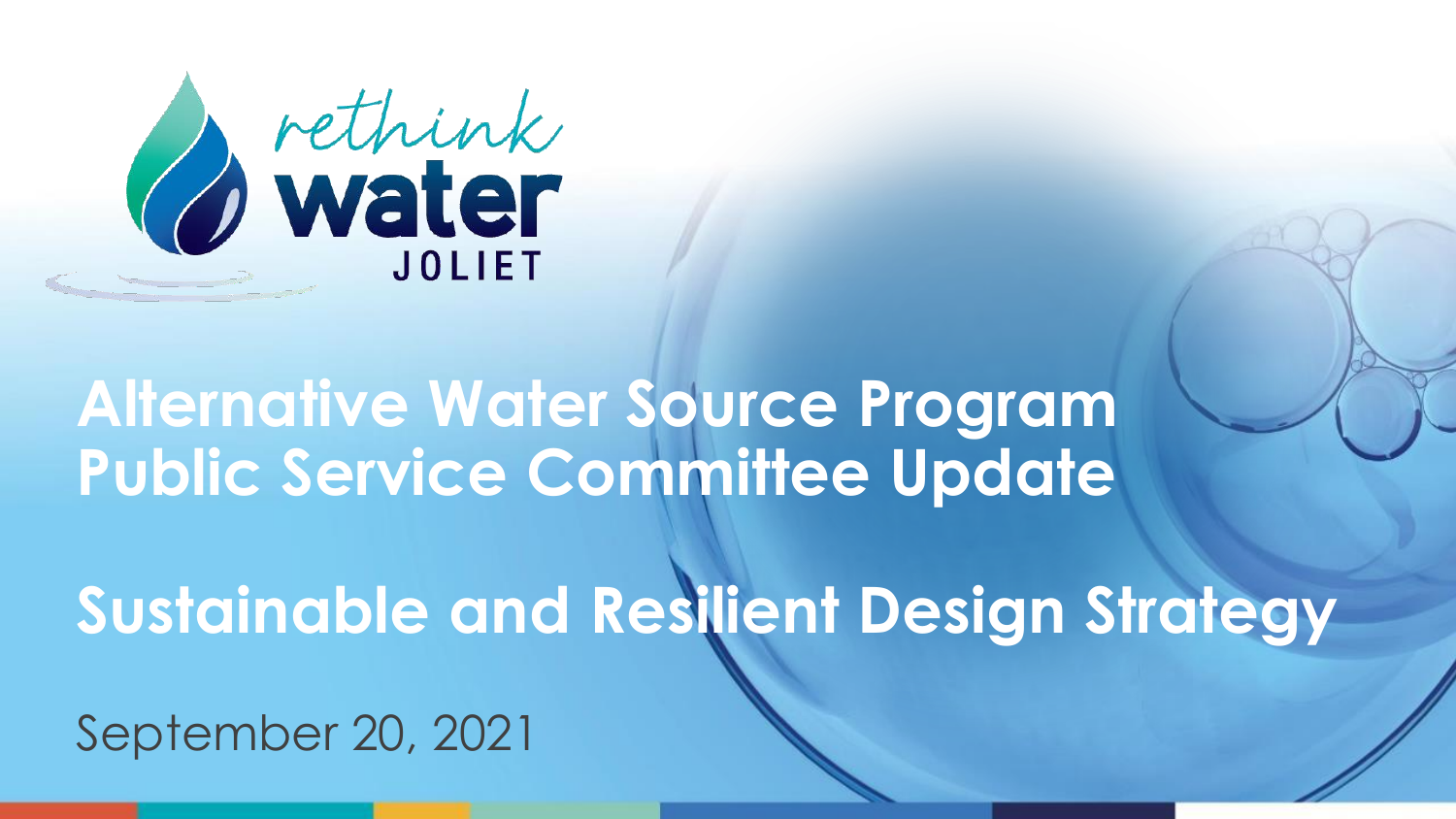

To provide a **sustainable, reliable,** and high-quality water supply for Joliet, and potentially the region, by 2030 in order to support the public health, safety, and economic interest of the community.

Sustainability and Resiliency are critical to the success of the Alternative Water Source Program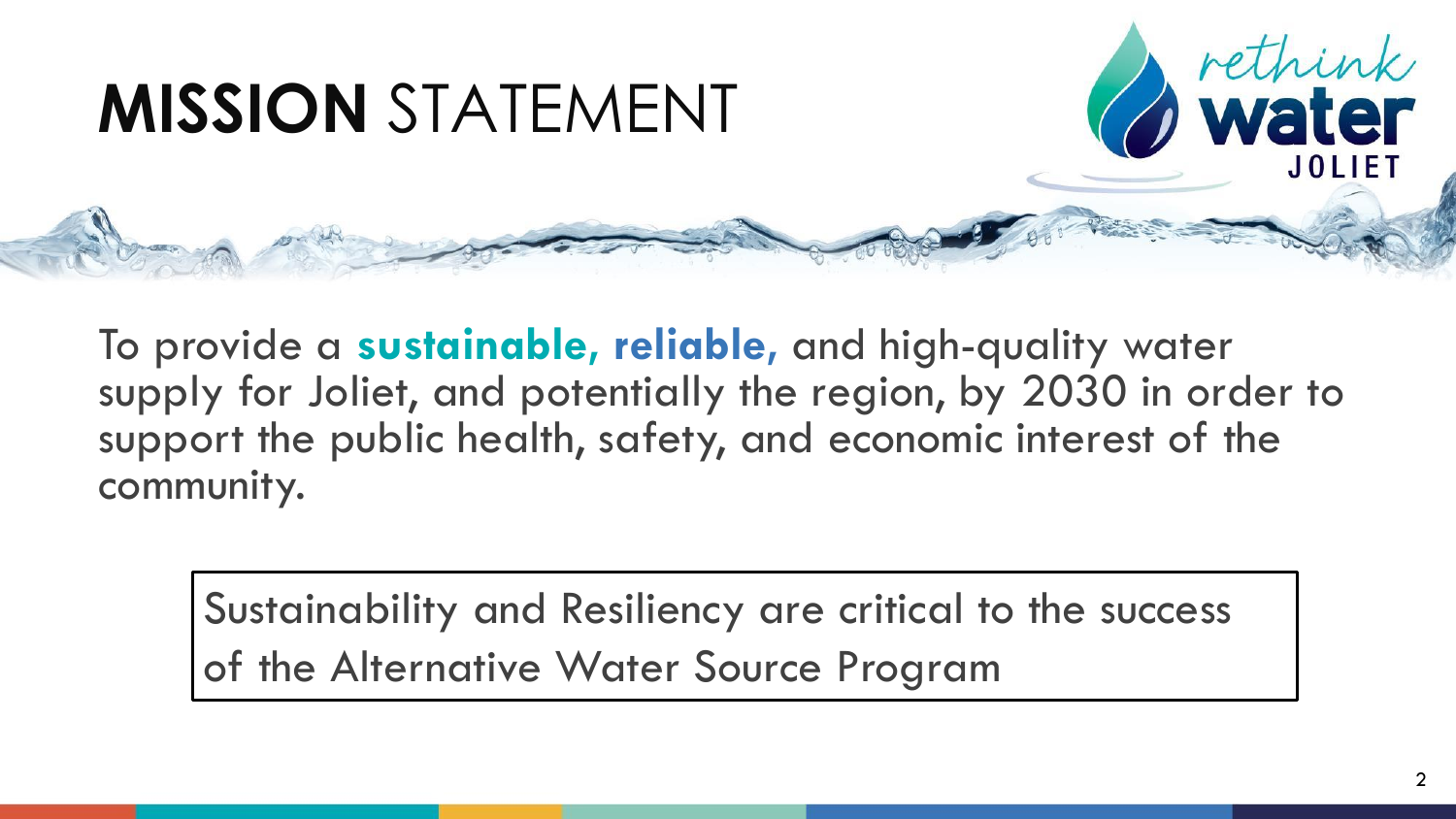## DEFINITIONS

### **Sustainability Resiliency**

- *Development that meets the needs of the present without compromising the ability of future generations to meet their own needs.<sup>1</sup>*
- <sup>1</sup>*Brundtland Commission Report.* 1987 UN World Development Commission on Environment and Development.

• *The ability to successfully adapt to and/or recover readily from a significant disruption.<sup>2</sup>*

<sup>2</sup> *Envision Sustainable Infrastructure Framework – Version 3.* Institute for Sustainable Infrastructure.

rethink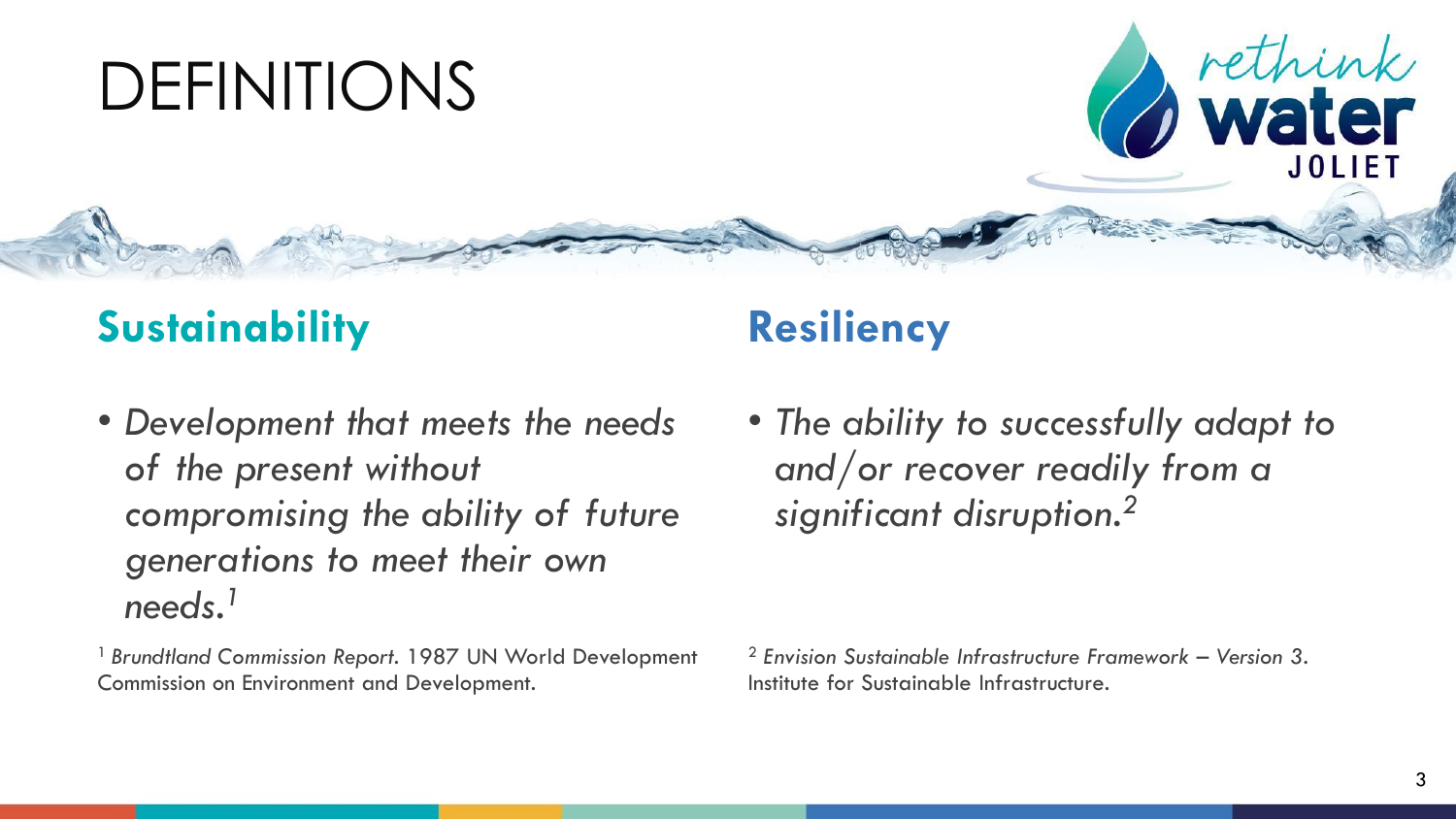# **ENVISION** FRAMEWORK

- Background: Result of collaboration between Harvard Graduate School of Design and Institute for Sustainable Design
- Objective: Foster improvement in the sustainable performance and resiliency of physical infrastructure
- Framework
	- Rating structure with 64 indicators grouped into 5 categories
	- Online assessment tool and calculator
	- Formal process for independent verification/certification

Joliet intends to use elements of the Envision framework, but not to pursue formal certification of projects.



rethink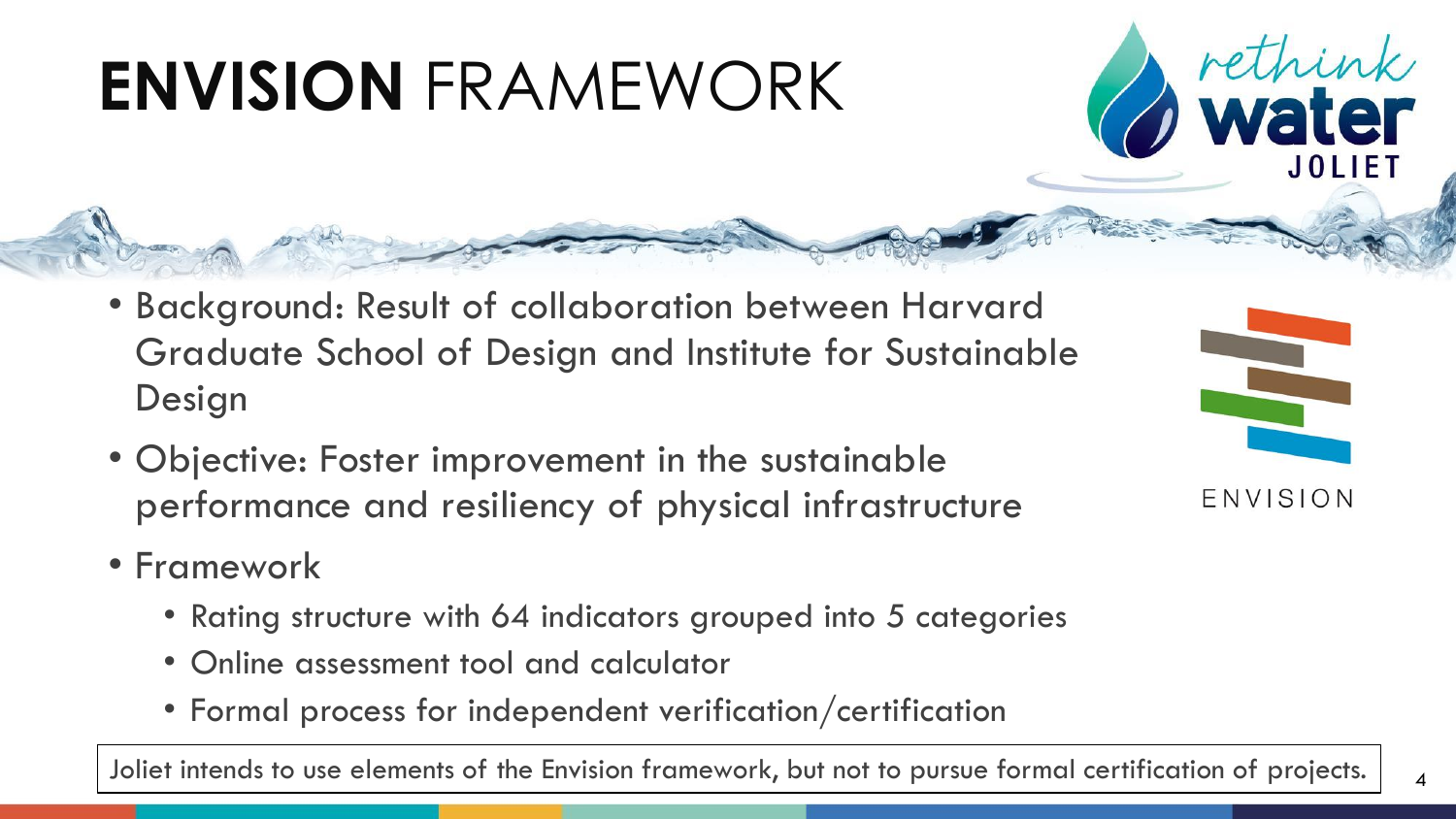## ALTERNATIVE WATER SOURCE PROGRAM (AWSP) APPROACH



### **Technical Memo** *A* water **Preliminary Discussion Draft** Matt Zick Joe Johnson The **Director of Public Utilities** AWSP Sustainability Memo 20210820.docx Date: **August 20, 2021**

oliet Alternative Water Source Program – Sustainable and Resilient Design Strategy

### **INTRODUCTION**

The City of Joliet's existing drinking water source, the deep groundwater aquifer, is being depleted and will no<br>longer be able to supply the needs of the City by 2000. Therefore, 3 years ago, the City of Joliet embarked<br>o community and the region both in terms of water quality and quantity. In January 2021, the City selected their<br>alternative water source as purchasing treated Lake Michigan Water from the City of Chicago via the Southwest Pump Station. Concurrently with that selection, the City of Joliet embarked on the Alternative Water Source Program for implementation of the new water source by 2030.

The purpose of this memo is to introduce program level goals and strategies related to the sustainable and resilient design of the infrastructure required for the AWSP and provide a framework for how the credits and<br>goals of the Envision system can be applied to the AWSP to help guide the planning, design, implementation and operation of the water system.

Alternative Water Source Program Mission Statement<br>To provide a sustainable, reliable, and high-quality water supply for Joliet, and potentially the region, by 2030 in order to support the public health, safety, and economic interest of the community

### **APPROACH**

ENVISION

Envision is a product of the Institute for Sustainable Infrastructure (ISI) and is a framework that enco systemic changes in the planning, design, and delivery of projects to yield sustainable, resilient, and equitable systems unauges in une paraming, nessign, anno unemergy or projects are years and more interesting to the interest of the American Public Works Institute<br>(APWA), the American Society of Civil Engineers (ASCE), the American and help project teams identify sustainable, resilient, and equitable approaches throughout the complete project life cycle, from planning and design to construction and operation, and even on to end of life. The Third Edition of the Envision: Sustainable Infrastructure Framework Guidance Manual<sup>1</sup> is the basis for much of the material contained herein, and for assessing the opportunities to incorporate sustainable and resilien features into all aspects of the AWSP projects

For the purpose of the AWSP, an initial workshop was conducted to review the complete system with regard<br>to the following categories: Quality of Life, Leadership, Natural World, Resource Allocation, and Risk and

<sup>1</sup> Envision Sustainable Infrastructure Framework. Version 3. Institute for Sustainable Infrastructure. 2018 ainableinfrastructure.org/wp-content/uploads/EnvisionV3.9.7.2018.pd

Sustainable and Resilient Design Strategy

 $\Box$  CIP#1 – Chicago Connection Facilities ❑ CIP#2 – Water Transmission Main ❑ CIP#3 – Intermediate Pump Station ❑ CIP#4 – Receiving Pump Station ❑ CIP#5 – System-wide SCADA  $\Box$  CIP#6 – Regional Transmission System ❑ CIP #7 – Cal-Sag Mega Crossing ❑ CIP #8 – Joliet Distribution Improvements

### 5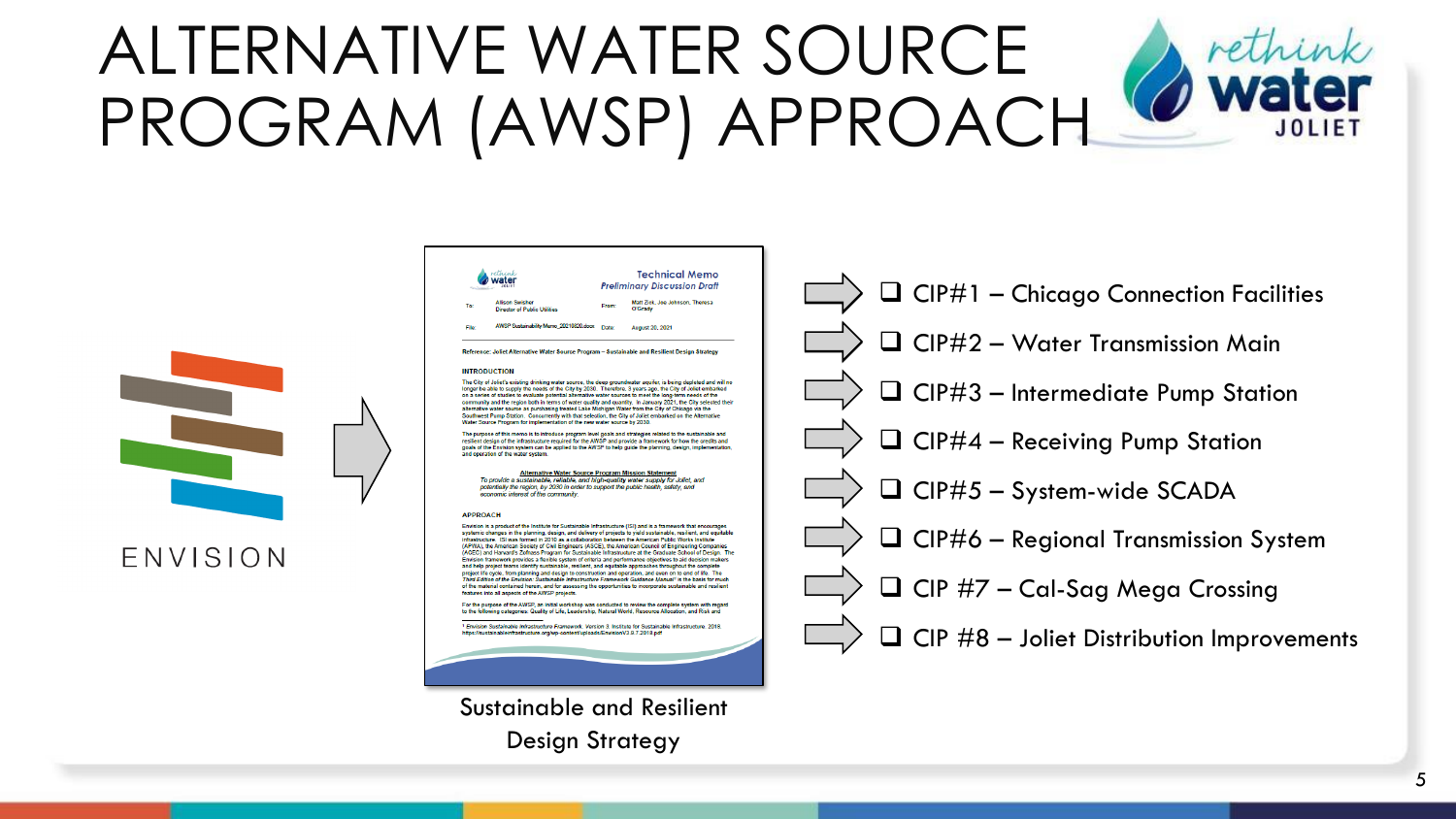# **SUSTAINABILITY** STRATEGY



Leadership



Quality of Life



Resource Allocation



Natural World



Climate and Resilience

### **Envision Categories Select Identified Priorities**

- *Provide for Stakeholder Involvement*
- *Develop Local Skills and Capabilities*
- *Reduce Operational Energy Consumption*
- *Preserve Water Resources*
- *Managing Stormwater*
- *Preserve Sites of High Ecological Value*
- *Evaluate Risk and Resilience*
- *Improve Infrastructure Integration*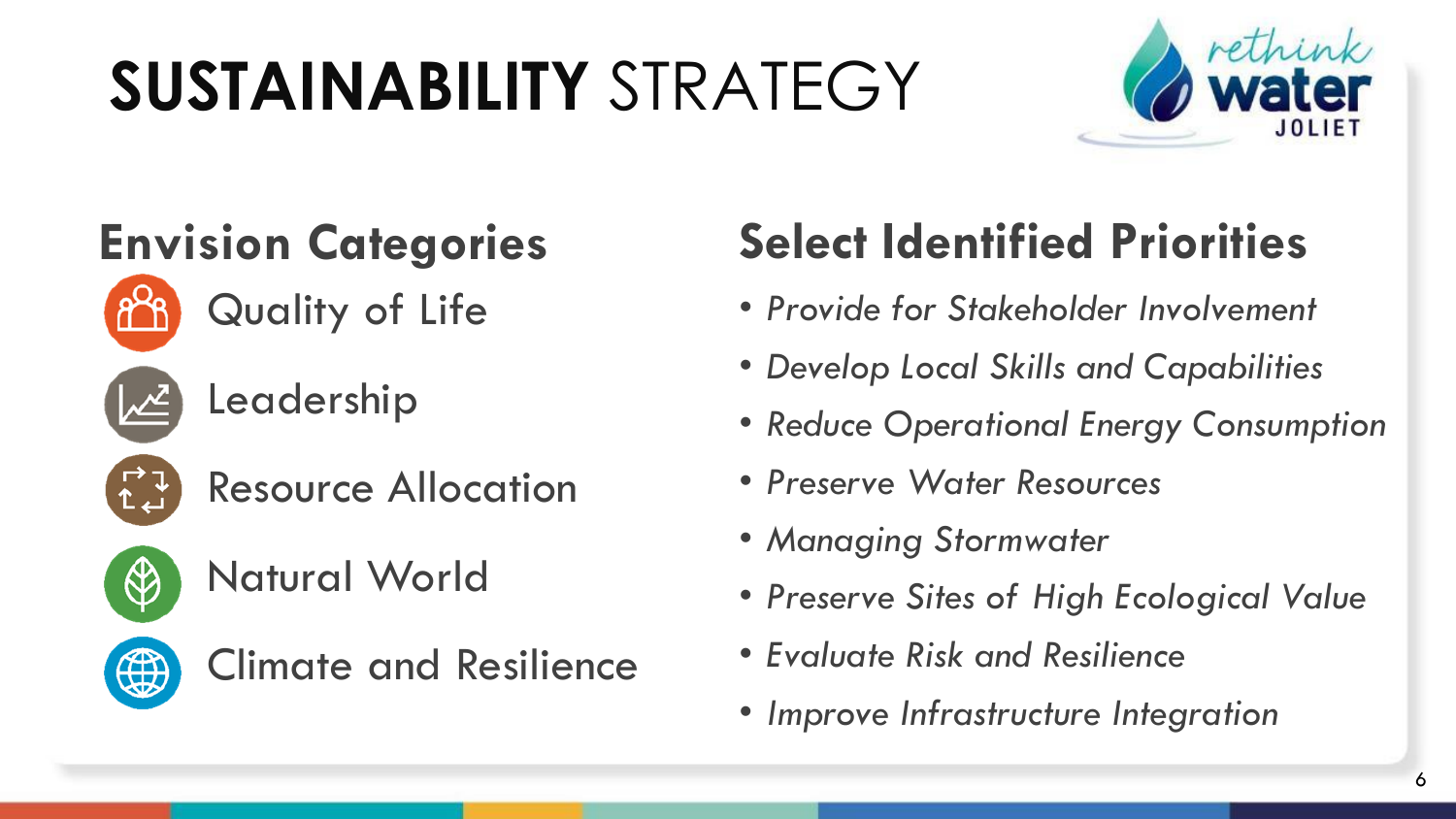## SUSTAINABILITY/RESILIENCY **STRATEGY**



Design Phase Guidelines

### Construction Phase Guidelines

## Operational Phase Guidelines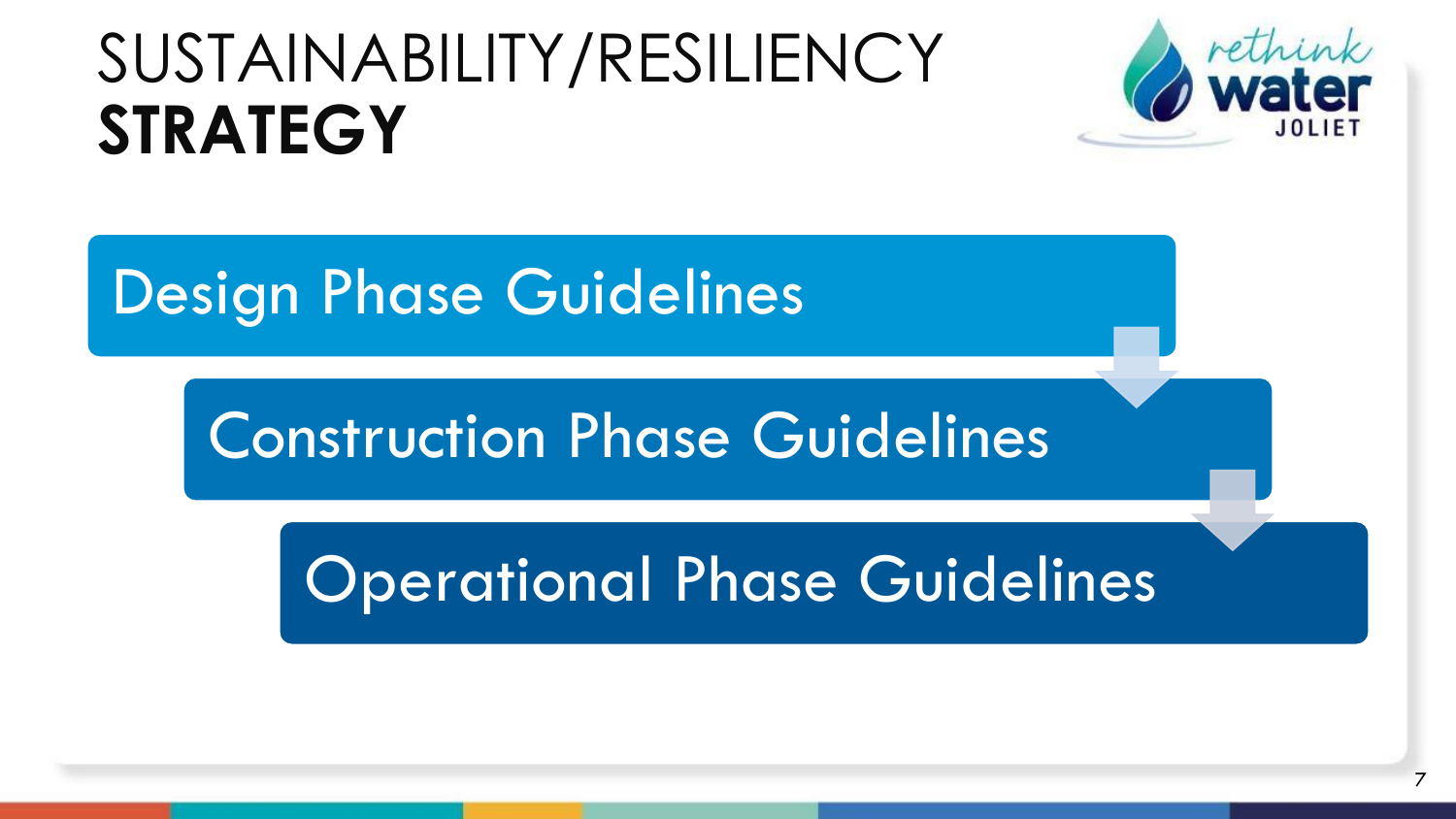# STRATEGY: **NEXT STEPS**

### Preliminary Engineering

- Identification of opportunities by CIP Teams
- Sustainability/Resiliency Progress Review
- Sustainability/Resiliency Element Documentation (Preliminary Engineering Report)

Final Design and Construction

• Monitoring and Reporting



rethink